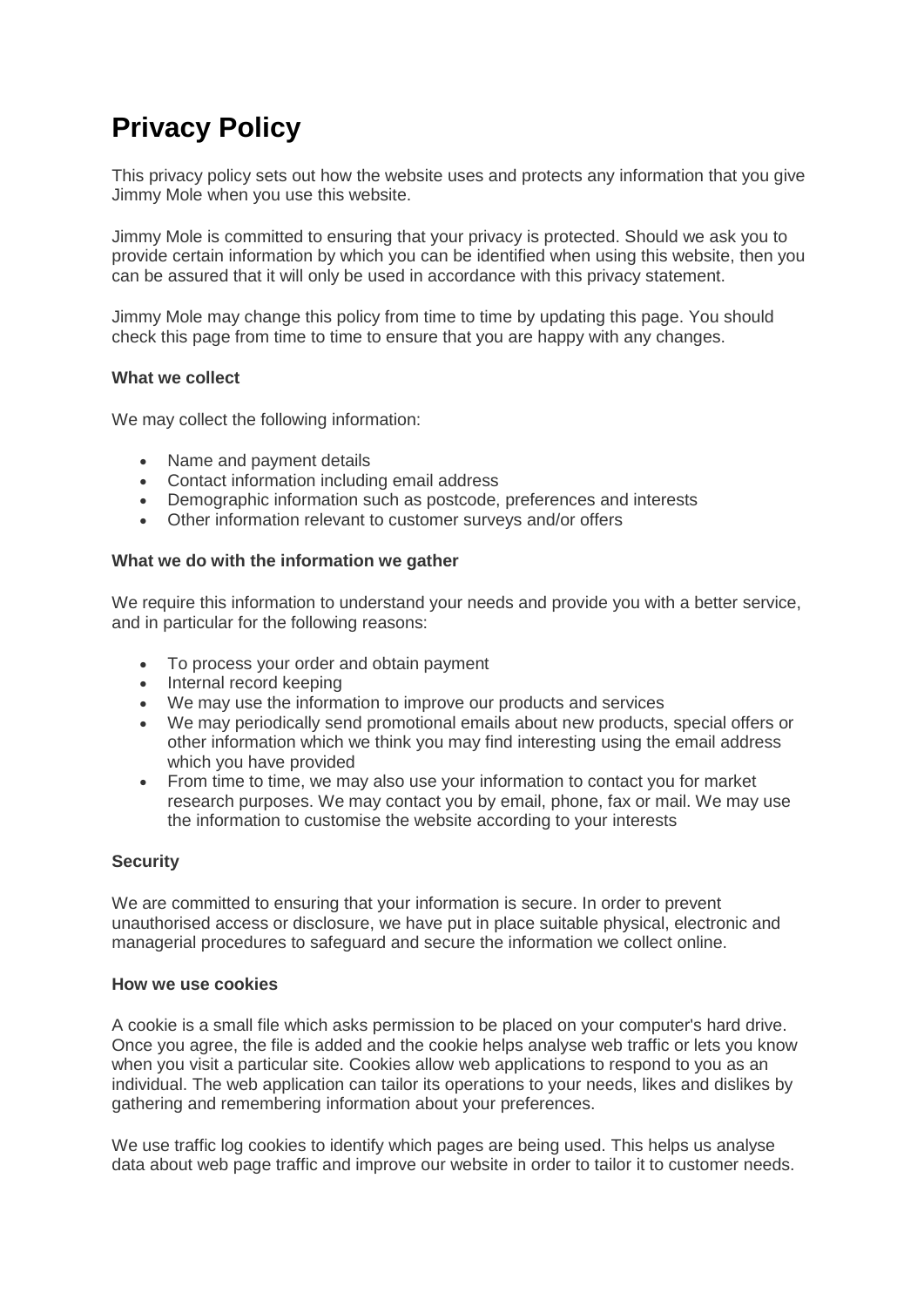We only use this information for statistical analysis purposes and then the data is removed from the system.

Overall, cookies help us provide you with a better website, by enabling us to monitor which pages you find useful and which you do not. A cookie in no way gives us access to your computer or any information about you, other than the data you choose to share with us.

You can choose to accept or decline cookies. Most web browsers automatically accept cookies, but you can usually modify your browser setting to decline cookies if you prefer. This may prevent you from taking full advantage of the website.

## **Links to other websites**

Our website may contain links to other websites of interest. However, once you have used these links to leave our site, you should note that we do not have any control over that other website. Therefore, we cannot be responsible for the protection and privacy of any information which you provide whilst visiting such sites and such sites are not governed by this privacy statement. You should exercise caution and look at the privacy statement applicable to the website in question.

## **Data aggregation, analytics and profile creation**

We may analyse your browsing behaviour to draw inferences and create profiles about your personal preferences and behaviours. We may then use such information for the purposes described below;

Behavioural advertising and cross platform targeting

(a) Served by us

We may use your information (including profile data) to serve you with advertising, which is relevant to you, on our websites and the websites of third parties.

(b) Served by third parties on our websites

Advertisers or other third parties using our website may also engage in behavioural advertising and use cookies and web beacons in the manner described above. We do not control these advertisers or other parties' use of cookies or web beacons or what they do with the information they collect.

(c) Served by third parties on third party websites

We may provide your personal information (including profile data) to third parties who may then use it in combination with personal information that they have collected from you to serve you with relevant advertising on third party websites.

# **Controlling your personal information**

You may choose to restrict the collection or use of your personal information in the following ways: